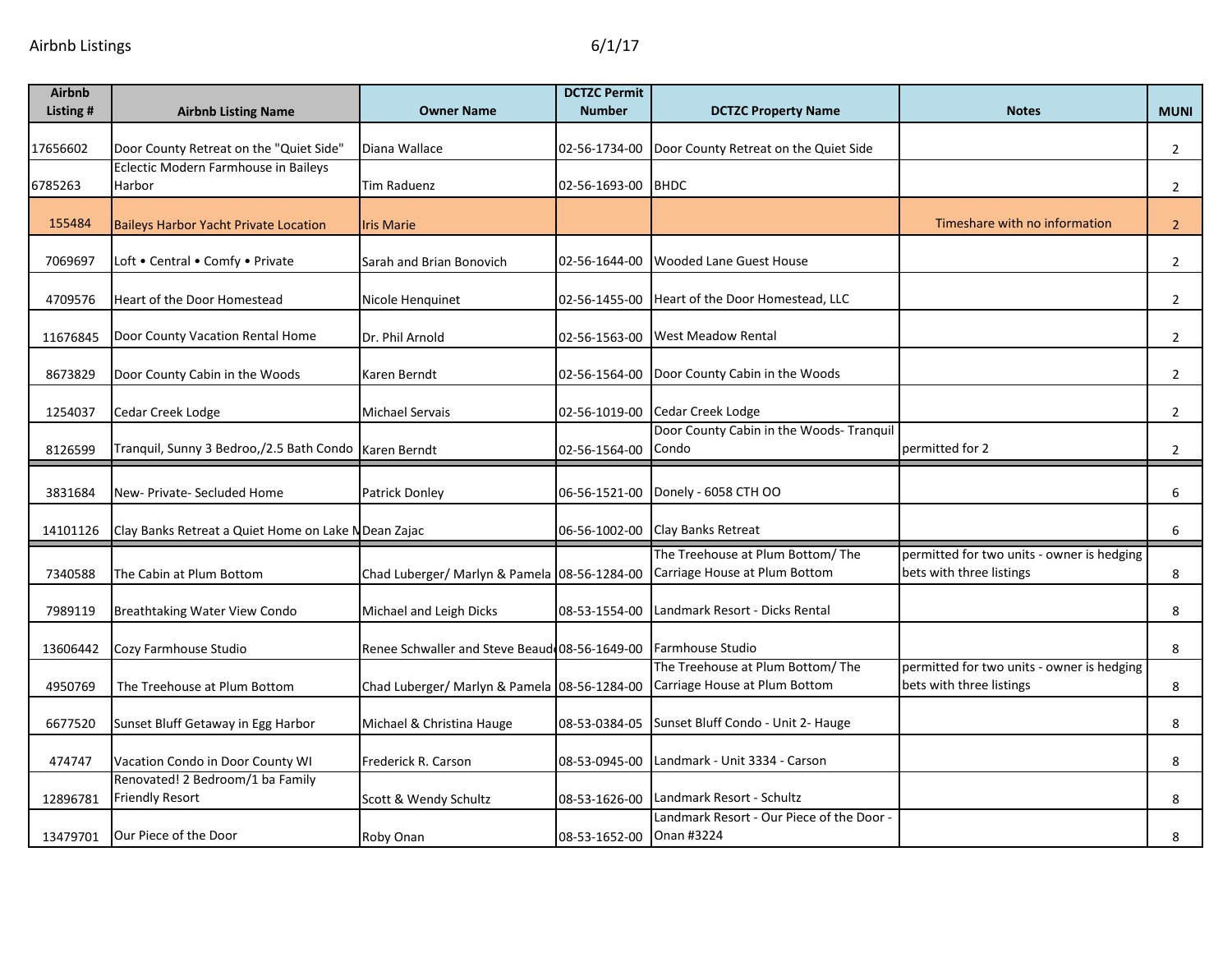|          | Gorgeous Waterview 2 Bedroom 1 Bath        |                                                    |               | Landmark Resort-Unit 307- Island Winds  |                                            |   |
|----------|--------------------------------------------|----------------------------------------------------|---------------|-----------------------------------------|--------------------------------------------|---|
| 14613779 | Condo!                                     | Island Winds LLC - Kristin Van Dris: 08-53-1671-00 |               | <b>LLC</b>                              |                                            | 8 |
|          |                                            |                                                    |               |                                         |                                            |   |
| 16662817 | Cottage on the Bay                         | Elizabeth & Mario Bernardi                         | 08-56-0841-00 | Cottage on the Bay - Bernardi           |                                            | 8 |
|          | Cozy 1 Bedroom 1 Bath Condo with           |                                                    |               | - Landmark Resort - Units 1225 -1220    |                                            |   |
| 16213355 | Waterview!                                 | Christopher and Sara Spencer                       | 08-53-1686-00 | Spencer                                 | permitted for 2                            | 8 |
|          |                                            |                                                    |               | Landmark Resort - Units 1225 -1220 -    |                                            |   |
| 16462773 | Relaxing 1 Bedroom 1 Bathroom Condo        | Christopher and Sara Spencer                       | 08-53-1686-00 | Spencer                                 | permitted for 2                            | 8 |
|          |                                            |                                                    |               | Landmark Resort- Beautiful Water View   |                                            |   |
| 1595111  | <b>Beautiful Waterview Condo</b>           | Kathlyn Geracie                                    | 08-53-1689-00 | Condo                                   |                                            | 8 |
|          |                                            |                                                    |               | Landmark Resort Unit 2317 - Leaf House  |                                            |   |
| 16751564 | Leaf House Door County                     | Sean and Cami Wright                               | 08-53-1699-00 | Door County                             |                                            | 8 |
|          |                                            |                                                    |               |                                         |                                            |   |
| 17281207 | Accessible 1 Bed 1 Bath Condo              | Daniel and Linda Scott                             | 08-53-1685-00 | Landmark Resort - #4105 - Scott         |                                            | 8 |
|          | Relaxing Waterfront Door County Lake       |                                                    |               |                                         |                                            |   |
| 15399898 | House                                      | Brianne & Barry Tegel                              | 08-56-1707-00 | Door County Lake House Tegel            |                                            | 8 |
|          | Relaxing Nostalgic Log Home "Green Apple   |                                                    |               |                                         |                                            |   |
| 16987204 | Lodge"                                     | Patricia Culliton                                  | 08-56-1715-00 | Green Apple Lodge                       |                                            | 8 |
|          | Egg Harbor Cottage on the Waters of        |                                                    |               |                                         |                                            |   |
|          | 17748137 Green Bay                         | Patti Jo Hedeen                                    |               | 08-55-0302-00 Sunset on Bay Shore       |                                            | 8 |
|          |                                            |                                                    |               |                                         |                                            |   |
|          | 17527605 2 Bed 2 Bath Condo w/ Pool Access | Will Pflum                                         |               | 08-53-1684-00 Landmark Resort Pflum     |                                            | 8 |
|          |                                            |                                                    |               | The Treehouse at Plum Bottom/ The       | permitted for two units - owner is hedging |   |
| 8163799  | The Cottage at Plum Bottom                 | Chad Luberger/ Marlyn & Pamela 08-56-1284-00       |               | Carriage House at Plum Bottom           | bets with three listings                   | 8 |
|          | Remodeled 1 Bed 1 Bath ADA Condo w/        |                                                    |               | Landmark Resort - Door County Getaways- |                                            |   |
| 18286289 | <b>Wood View</b>                           | <b>Brian Wiegland</b>                              | 08-53-1688-00 | Wiegand                                 | permitted for 4 units                      | 8 |
|          | Serene 1 Bed 1 Bath Condo w/ Woods         |                                                    |               | Landmark Resort - Door County Getaways- |                                            |   |
| 18287078 | View                                       | <b>Brian Wiegland</b>                              | 08-53-1688-00 | Wiegand                                 | permitted for 4 units                      | 8 |
|          | 1 Bed 1 Bath Condo Close to Pool and       |                                                    |               |                                         |                                            |   |
| 18324472 | Amenities                                  | Susan & Richard Geils                              | 08-53-1716-00 | Landmark Geils                          |                                            | 8 |
|          |                                            |                                                    |               | Awesome Sunset Condo - Ridgewood        |                                            |   |
| 17121280 | Awesome Sunset Condo                       | <b>Christine Crowley</b>                           | 09-53-0549-00 | Condo 5                                 |                                            | 9 |
|          |                                            |                                                    |               |                                         |                                            |   |
| 13589290 | Egg Harbor Log Cabin                       | Karen Berndt                                       | 09-56-1646-00 | Egg Harbor Log Cabin                    |                                            | 9 |
|          |                                            |                                                    |               |                                         |                                            |   |
| 13812976 | Egg Harbor Bluffwood House                 | Claire & Frank Murphy                              | 09-56-1232-00 | <b>Blluffwood House</b>                 |                                            | 9 |
|          |                                            |                                                    |               |                                         |                                            |   |
| 7324007  | The Pink House                             | Sandra DeLegge                                     | 09-56-1545-00 | The Pink House                          |                                            | 9 |
|          |                                            |                                                    |               |                                         |                                            |   |
| 9602336  | Downstown Sunset View Apartment            | Kathy Navis                                        |               | 09-53-1576-00 Sunset View Apartment     | permitted for 2                            | 9 |
|          |                                            |                                                    |               |                                         |                                            |   |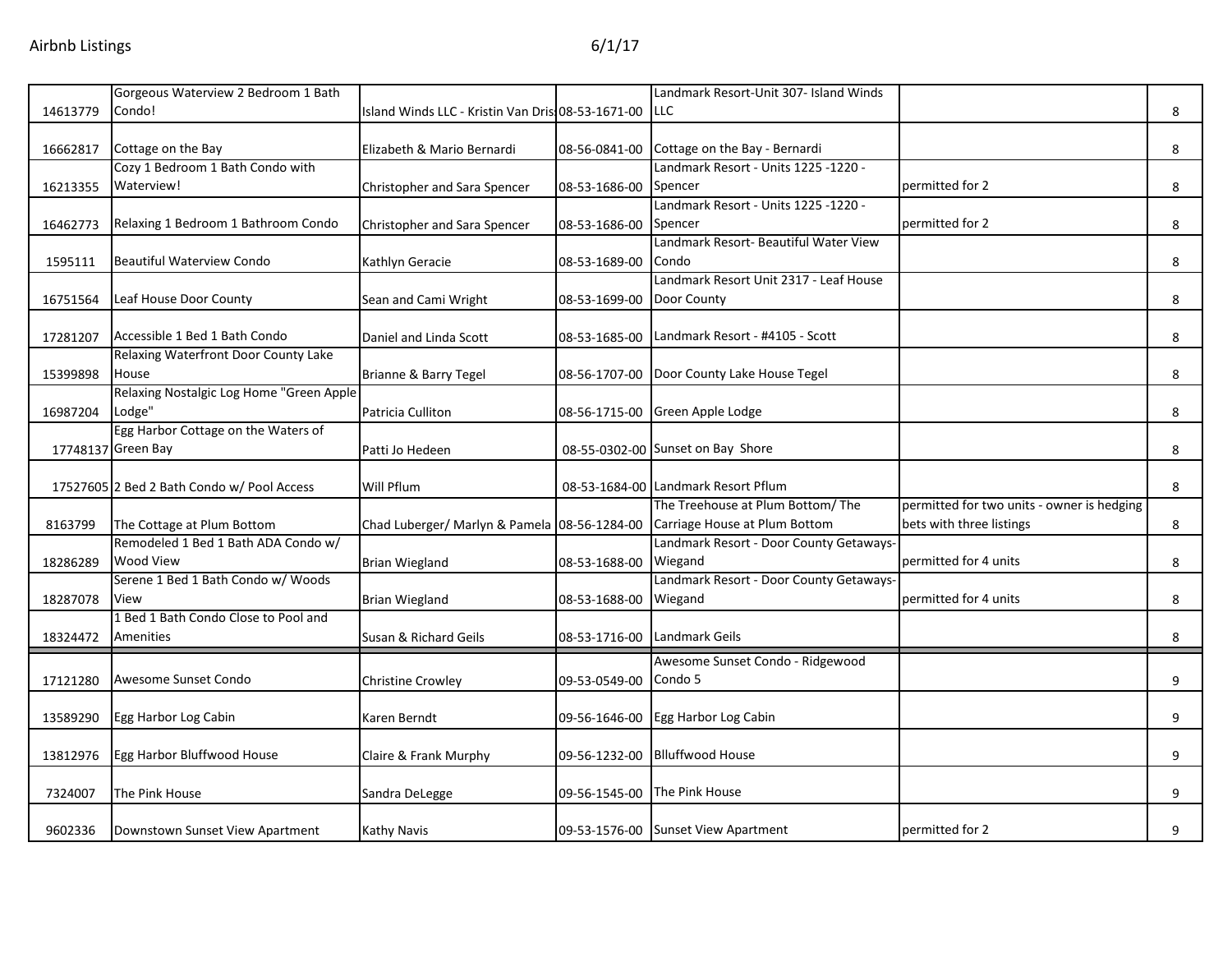| 525258   | Quiaint Cozy A-Frame in Door County                       | Tim & Kristin Mahoney              | 09-56-1308-00              | Quaint Cozy A-Frame                          |                                       | 9              |
|----------|-----------------------------------------------------------|------------------------------------|----------------------------|----------------------------------------------|---------------------------------------|----------------|
| 11512240 | Gorgeous View ~ Walk to Town                              | <b>Melanie and Richard Parsons</b> |                            | 09-53-1609-00 Ridgewood Bluff Condo - Parson |                                       | 9              |
| 17170132 | Cape Cod Style 3 Bedroom                                  | Alpine                             | 09-51-0318-00 Alpine       |                                              |                                       | 9              |
| 17184189 | Cape Cod-Style 1 Bdrm Cottage in Egg<br>Harbor, WI        | Alpine                             | 09-51-0318-00 Alpine       |                                              |                                       | 9              |
| 17746266 | True Door County - Four Bedroom/2<br><b>Bathroom Home</b> | Alpine                             | 09-51-0318-00 Alpine       |                                              |                                       | 9              |
| 17744343 | True Door County - 2 Bedroom/1<br><b>Bathroom Home</b>    | Alpine                             | 09-51-0318-00 Alpine       |                                              |                                       | 9              |
| 17748572 | Door County - 2 Bedroom/1 Bathroom<br>Home on Water       | Alpine                             | 09-51-0318-00 Alpine       |                                              |                                       | 9              |
| 17745387 | True Door County - 3 Bedroom/2<br><b>Bathroom Home</b>    | Alpine                             | 09-51-0318-00              | Alpine                                       |                                       | 9              |
| 16911381 | Village Cottage- close to shops, dining, &<br>water       | A Village Cottage LLC              |                            | 09-55-0735-00 A Village Cottage LLC          | permitted for 2                       | 9              |
| 16542621 | Village Cottage - walkable to waterfront<br>and town      | A Village Cottage LLC              |                            | 09-55-0735-00 A Village Cottage LLC          | permitted for 2                       | 9              |
| 15922477 | <b>Treehouse Appartment</b>                               | Kathy Navis                        |                            | 09-53-1576-00 Sunset View Apartment          | permitted for 2                       | 9              |
| 13282955 | 4th of July week in Door County                           |                                    |                            |                                              | meadow ridge timeshare no information | 9 <sup>°</sup> |
| 17097048 | Meadow Ridge Door County -                                | Peri Jackson                       |                            | 09-59-1717-00 Meadow Ridge Timeshare Jackson |                                       | 9              |
| 15152902 | Peninsula Park and Island View - 3<br>bedroom house       | James Lindbloom                    |                            | 11-56-1558-00 Peninsula Park and Island View | permitted for 2                       | 11             |
| 7746988  | #1 Peninsula Park and Island View                         | James Lindbloom                    | 11-56-1558-00              | Peninsula Park and Island View               | permitted for 2                       | 11             |
| 7833318  | #2 Peninsula Park and Island View                         | James Lindbloom                    |                            | 11-56-1558-00 Peninsula Park and Island View | permitted for 2                       | 11             |
| 13769377 | <b>Hollis House</b>                                       | Daniel & Lori Schwefel             | 11-56-1659-00 Hollis House |                                              |                                       | 11             |
| 13549163 | Elegant Home in Ephraim                                   | Daniel & Laurel Simons             |                            | 11-56-1656-00 Elegant Home in Ephraim        |                                       | 11             |
| 15634038 | Brookpoint Condo 2 BR, 2 BA                               | Karen Berndt                       |                            | 12-53-1681-00 Brook Point Condo #5- Berndt   |                                       | 12             |
| 10015145 | Lawler Guest House                                        | Greg and Dan Lawler                |                            | 12-56-1573-00 Lawler Guest House             |                                       | 12             |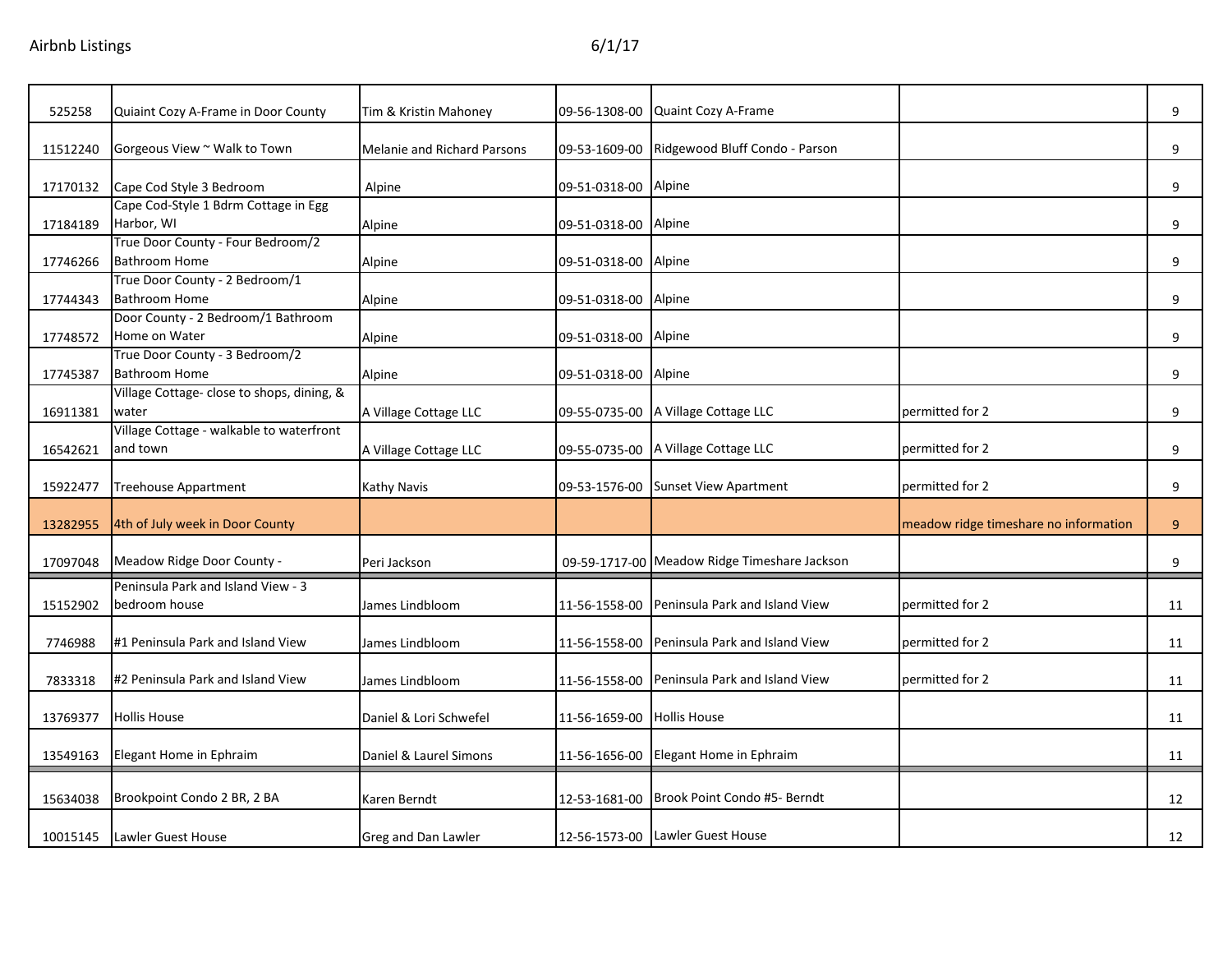| 5123586  | Relax & Refocus at Hesed House                        | Jerry & Jane Noskowiak                                     | 12-56-1446-00 | <b>Hesed House</b>           |                               | 12 |
|----------|-------------------------------------------------------|------------------------------------------------------------|---------------|------------------------------|-------------------------------|----|
| 19030700 | The Retreat on Fish Creek the Lowers                  | <b>Fish Creek Cottages LLC</b>                             | 12-56-1690-06 | Cottages on Fish Creek, The  |                               | 12 |
| 19034615 | The Retreat on Fish Creek the Uppers                  | Fish Creek Cottages LLC                                    | 12-56-1690-06 | Cottages on Fish Creek, The  |                               | 12 |
| 5278540  | Irish Hospitality in Fish Creek WI                    | Megan O'Meara                                              | 12-54-0685-00 | O'Meara's Cottage Loft       |                               | 12 |
| 1894636  | Cedar Creek Lodge II                                  | <b>Michael Servais</b>                                     | 12-56-1357-00 | Cedar Creek Lodge #2         |                               | 12 |
| 13496429 | <b>Cedarwood Vacation Home</b>                        | Jay and Carla Marr                                         | 12-55-0778-00 | Cedarwood Marr               |                               | 12 |
| 12964179 | Fish Creek, WI: Sweet log cabin &<br>meditation paths | Robin Bienemann                                            | 12-56-1665-00 | Sweet Log Cabin Bienneman    |                               | 12 |
| 1649733  | COZY DC HOME RETREAT IN FISH CREEK,<br>WI             | Steven Pachonphai                                          | 12-56-1692-00 | DC HOME Pachonphai           |                               | 12 |
| 17027981 | Maple Grove Cottage                                   | John and Maria Chomeau - Maple<br><b>Grove Cottage LLC</b> | 12-56-1330-00 | Maple Grove Cottage LLC      |                               | 12 |
| 15062338 | 2 Bedroom for Retreat at Baileys Harbor<br>Resort, WI | Misty                                                      |               |                              | Timeshare with no information | 15 |
| 11659022 | Classic Farm House in Egg Harbor (upper<br>unit)      | <b>Tim Raduenz</b>                                         | 15-56-1601-00 | Raduenz 6551 CTH T           |                               | 15 |
| 12653322 | Jacksonport Wi Door Co on the Beach                   | Kris Zeile                                                 | 15-56-1263-00 | <b>Shoreline Ventures</b>    |                               | 15 |
| 14400793 | Door County Lakeside Retreat                          | Janet Slater                                               | 15-56-1085-00 | Lakeside Paradise Slater     |                               |    |
|          |                                                       |                                                            |               |                              |                               | 15 |
| 9953250  | Door County Country Home                              | Terry Kinney                                               | 27-55-0737-00 | Door County Country Home     |                               | 27 |
| 185416   | Door County Waterfront Cottage                        | Lane Kendig and Elaine Carmichae 27-56-1156-00             |               | Kendig Snake Island          |                               | 27 |
| 13379159 | Sherwood Point Cabin adjacent to<br>Lighthouse        | Ricky & Carrie Uhlig                                       | 27-56-1321-00 | Sherwood Point Cabin         |                               | 27 |
| 18791774 | Sunny Bike Path Apartment                             |                                                            |               |                              |                               | 27 |
| 14142417 | Waterfront Cottage on Sturgeon Bay                    | Louise Knutter                                             | 27-56-1680-00 | Waterfront Cottage - Knutter |                               | 27 |
| 17346242 | <b>Harbor Cottage Retreat</b>                         | Ray Ambrosius                                              | 27-56-1723-00 | Harbor Cottage Retreat       |                               | 27 |
| 6798124  | The Cabbage, a 1969 A frame                           | Kimberly Hazen                                             |               | 32-56-1496-00 Hazen Cabbage  |                               | 32 |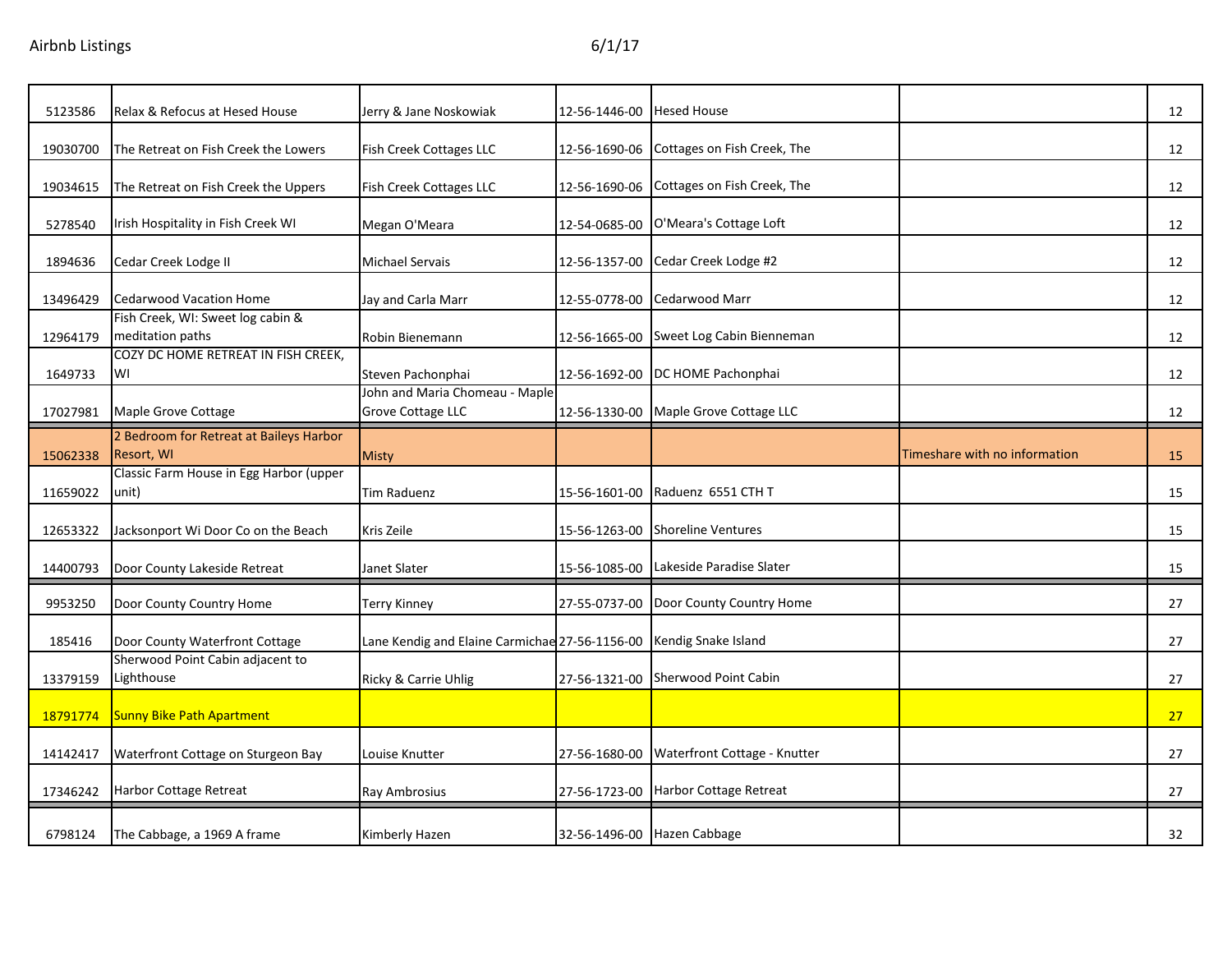| 18686076 | Get Ready to hear Welcome Home                       | Charlene K Berg                              | 32-56-1756-00           | Welcome Home-12625 STH 42               |                           | 32 |
|----------|------------------------------------------------------|----------------------------------------------|-------------------------|-----------------------------------------|---------------------------|----|
| 634251   | Door County Lakefront Cottage                        | Diane Christell                              | 32-56-1250-00           | Door County Lakefront Cottage           |                           | 32 |
| 9818691  | Charming 1880's Log Cabin                            | Terry & Kermit Bott                          | 32-55-0770-00           | Doc's Hideaway                          |                           | 32 |
| 8346814  | Three Sister Meadow Private Room                     | Tim and Kathleen Kay                         | 32-56-1523-00           | <b>Three Sisters Farm</b>               | permitted for three units | 32 |
| 8036265  | Three Sisters "Sweet" Retreat                        | Tim and Kathleen Kay                         | 32-56-1523-00           | <b>Three Sisters Farm</b>               | permitted for three units | 32 |
| 6795558  | Rustic Summer Sleeping House                         | Tim and Kathleen Kay                         | 32-56-1523-00           | <b>Three Sisters Farm</b>               | permnitted for 3          | 32 |
| 1017049  | Door County Getaway - Sleeps 6                       | James Hedman                                 | 32-53-1306-00           | Northbluff Retreat                      |                           | 32 |
| 896560   | Terra Cottages Gills Rock 2                          | Deborah "Sophie" Taubert Gehan 32-55-0124-00 |                         | <b>Terra Cottages</b>                   | permitted for five units  | 32 |
| 1036370  | <b>Eclectic Style Cottage</b>                        | Tim Raduenz                                  | 32-56-0930-00           | <b>EBDC-Raduenz</b>                     |                           | 32 |
| 897991   | Terra Cottages Gills Rock, Door Co.                  | Deborah "Sophie" Taubert Gehan 32-55-0124-00 |                         | <b>Terra Cottages</b>                   | permitted for five units  | 32 |
| 2336212  | Terra Cottages #3                                    | Deborah "Sophie" Taubert Gehan 32-55-0124-00 |                         | <b>Terra Cottages</b>                   | permitted for five units  | 32 |
| 7998854  | Architecturally Designed Charmer                     | Shelly Sprinkman                             | 32-56-1682-00           | <b>Architecturally Designed Charmer</b> |                           | 32 |
| 3904298  | <b>Tree Tops Delight II</b>                          | Eileen and George True                       | 32-56-1331-00           | Tree Top Delight - True                 | permitted for two units   | 32 |
| 1300502  | Treetops Delight in Northern Door                    | Eileen and George True                       | 32-56-1331-00           | Tree Top Delight - True                 | Permitted for two units   | 32 |
| 13597414 | Shoreline Resort-Condominiums 3rd Floor<br>Waterview | Rockton Shoreline, LLC                       | 32-51-0796-00           | Shoreline Resort & Condos               |                           | 32 |
| 14277383 | <b>Beautiful Door County Condo</b>                   | Rockton Shoreline, LLC                       | 32-51-0796-00           | Shoreline Resort & Condos               |                           | 32 |
| 1807644  | First Floor with Forest View                         | Loren & Helen Fandrei                        | 32-56-1341-00           | Granpa's House Rental Door Co WI        |                           | 32 |
| 14648663 | Terra Cottages #4                                    | Deborah "Sophie" Taubert Gehan 32-55-0124-00 |                         | <b>Terra Cottages</b>                   | permitted for five units  | 32 |
| 896385   | Sunny Cottage in Ellson Bay                          | Deborah "Sophie" Taubert Gehan 32-55-0124-00 |                         | <b>Terra Cottages</b>                   | permitted for five units  | 32 |
| 6383182  | Nor Dor Escape                                       | Benjamin Piller                              | 32-56-1418-00           | Piller-Gill Rock                        |                           | 32 |
| 12034716 | Fleetwing Cottage on Garrett Bay                     | Mary Ann Rademacher                          | 32-55-0455-00 Fleetwing |                                         |                           | 32 |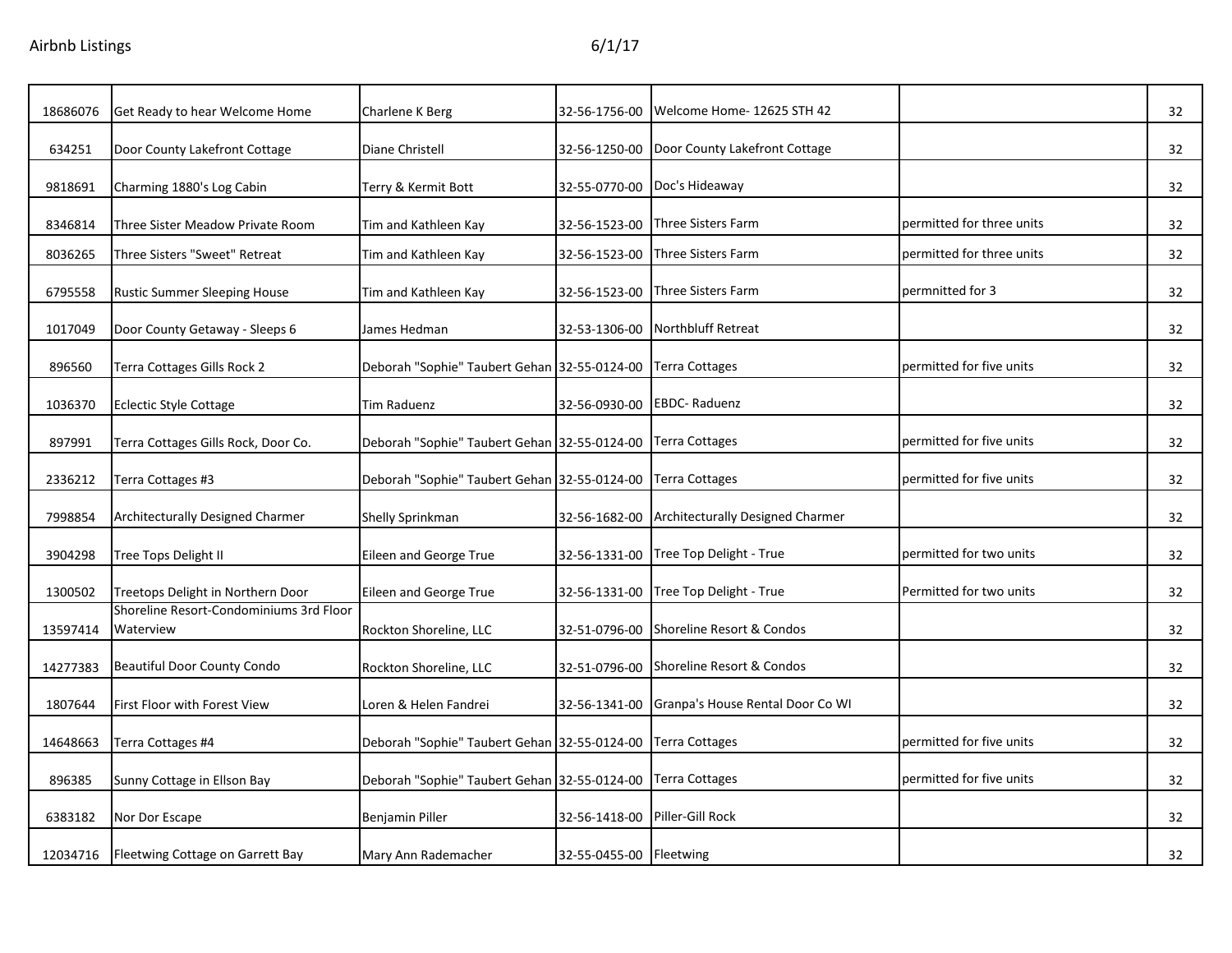| 13368133 | Delightful 2 Bdrm B&B                                 | Kathleen Schmidt                                                 | 32-54-1638-00 | Hummingbird B&B                         |                                                        | 32              |
|----------|-------------------------------------------------------|------------------------------------------------------------------|---------------|-----------------------------------------|--------------------------------------------------------|-----------------|
| 18580024 | Dockside Condo with fabulous water view               | Donald Erno                                                      | 32-53-1751-00 | Dockside at Gills Rock                  |                                                        | 32              |
| 4860774  | Huge House on Glidden Drive                           | Mary & Ray Spangler                                              | 33-56-0400-00 | Mary's Beach House                      |                                                        | 33              |
| 3047435  | Cottage on Lake in State Park                         | Barb & Gil Hoffman                                               | 33-56-1429-00 | Cottage on Lake                         |                                                        | 33              |
| 12323917 | Woodsy Retreat on Lake Michigan                       | Joan Shiels                                                      | 33-56-1627-00 | Woodsy Retreat on Lake Michigan         |                                                        | 33              |
| 13328872 | Door County Dream House                               | <b>Fred Suchy</b>                                                | 33-56-0695-00 | Door County Dream Home                  |                                                        | 33              |
| 14511904 | Private country living in a scenic ranch<br>home      | Connie Rockwell                                                  | 33-55-0700-00 | Dogg House Cottages                     | permitted for 2                                        | 33              |
| 15048452 | Door County Escape!                                   | Ann Johnson                                                      | 33-56-1660-00 | Clark Lake Cottage - Johnson            |                                                        | 33              |
| 15645178 | Dogg House Cottage - Door County                      | Connie Rockwell                                                  | 33-55-0700-00 | Dogg House Cottages                     | permitted for 2                                        | 33              |
| 13922784 | <b>Graybird Manor</b>                                 | <b>Chris Demarinis</b>                                           | 34-56-1672-00 | <b>Graybird Manor</b>                   |                                                        | 34              |
| 2613362  | The Cotter Cottage                                    | <b>Brandon Cotter</b>                                            | 34-56-1371-00 | The Cotter Cottage                      |                                                        | 34              |
| 13111748 | Condo at Highland Greens                              | Sarah George                                                     | 34-53-1039-00 | George's Getaway                        |                                                        | 34              |
| 12672427 | Beach view waterfront park access!                    | Dawn and Walter Nawrot                                           | 34-56-1620-00 | Parkview Drive - Nawrot                 |                                                        | 34              |
| 16332969 | Family Friendly Retreat in the Heart of<br>Sister Bay | Pamela Schmitz/ CPS Holdings LLC 34-56-1695-00 Sister Bay Chalet |               |                                         |                                                        | 34              |
|          | 18346670 Manor on Main                                |                                                                  |               |                                         |                                                        | 35 <sub>2</sub> |
| 18150677 | In the heart of Sturgeon Bay.                         | David Hayes                                                      | 35-54-1427-00 | Reynolds House B&B                      |                                                        | 35              |
| 17380652 | Sawyer View Village                                   | Ken Glasheen                                                     | 35-56-1726-00 | <b>Sawyer View Village</b>              |                                                        | 35              |
| 1095333  | A City Cottage in the Heart of Town                   | Kelly Avenson & Elliot Goettelman 35-56-1651-00                  |               | City Cottage, The                       |                                                        | 35              |
| 10732512 | Private BR/BA, FRPLCE, Historic B&B                   | Dennis Statz                                                     | 35-52-0856-00 | White Lace Inn                          | permitted for eighteen - six units listed on<br>Airbnb | 35              |
| 9091864  | Porthaven                                             | Joe Fittshur                                                     |               | 35-56-1329-00 Port Haven Executive Home |                                                        | 35              |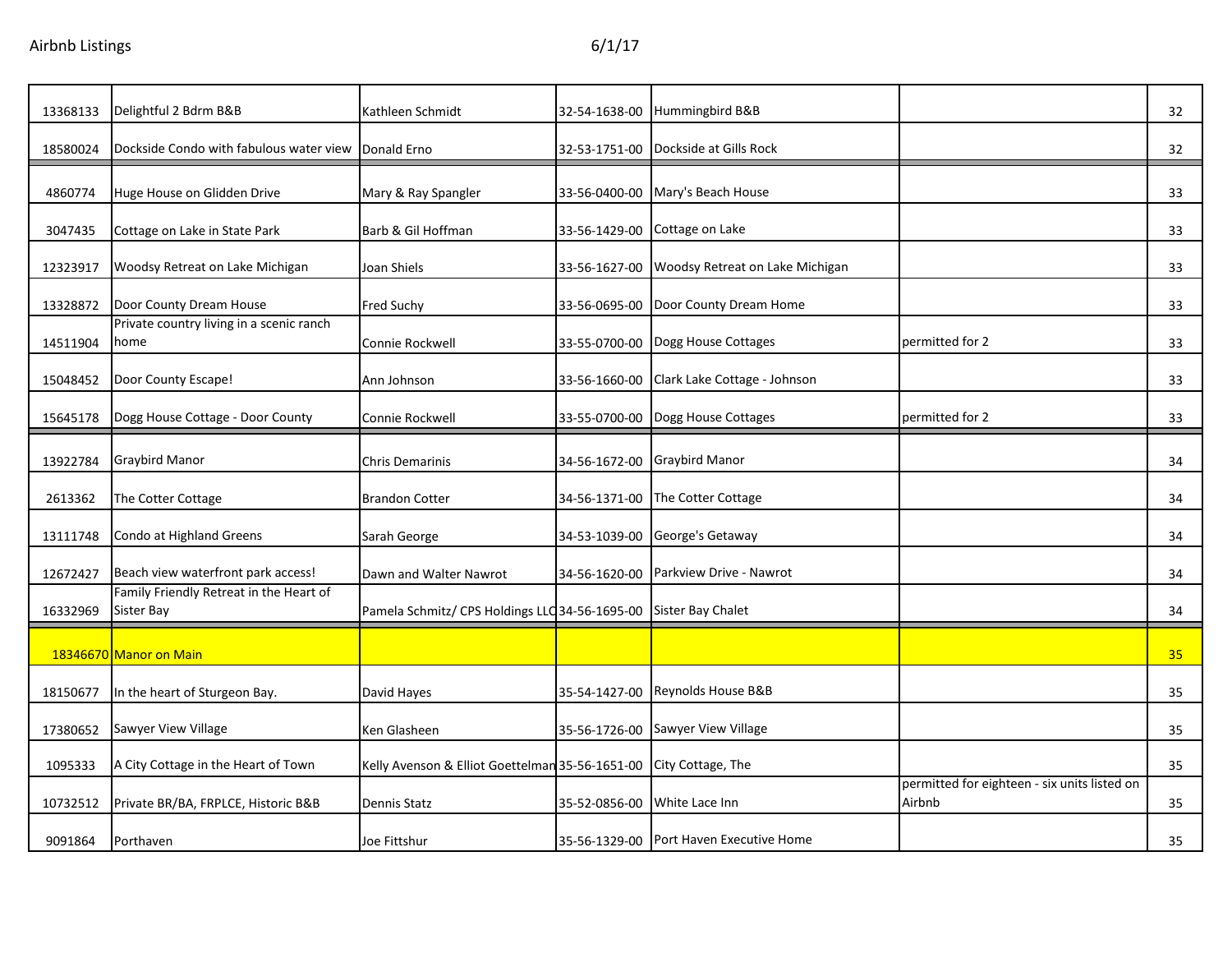| 3324489  | Downtown Sturgeon Bay, Arbor                     | RME Holdings - Robert Esposito                    | 35-53-1452-00              | Arbor and Postcard - RME Holdings   | Permitted for two units                                | 35 |
|----------|--------------------------------------------------|---------------------------------------------------|----------------------------|-------------------------------------|--------------------------------------------------------|----|
| 8129738  | Sturgeon Bay Doll House                          | Patrice Sebastian                                 | 35-56-1565-00              | Sturgeon Bay Doll House             |                                                        | 35 |
| 10704789 | Private BR/BA, WHRPL, Historic B&b               | <b>Dennis Statz</b>                               | 35-52-0856-00              | White Lace Inn                      | permitted for eighteen - six units listed on<br>Airbnb | 35 |
| 17586605 | The Diplomat Bed and Breakfast/Chancery<br>suite | Tami Dal Santo                                    | 35-54-1544-00              | Diplomat Bed and Breakfast          | permitted for six units                                | 35 |
| 9506189  | Diplomat Bed and Breakfast/Treaty Suite          | Tami Dal Santo                                    | 35-54-1544-00              | Diplomat Bed and Breakfast          | permitted for six units                                | 35 |
| 3190446  | Downtown Sturgeon Bay - Postcard                 | RME Holdings - Robert Esposito                    | 35-53-1452-00              | Arbor and Postcard - RME Holdings   | Permitted for two units                                | 35 |
| 10569102 | Private BR/BA, FRPLCE, Historic B&B              | <b>Dennis Statz</b>                               | 35-52-0856-00              | White Lace Inn                      | permitted for eighteen - six units listed on<br>Airbnb | 35 |
| 10731586 | Private BR/BA, FP & WHO, Historic B&B            | <b>Dennis Statz</b>                               | 35-52-0856-00              | White Lace Inn                      | permitted for eighteen - six units listed on<br>Airbnb | 35 |
| 10700860 | Private BR/BA, Whrlpl, Historic B&B              | Dennis Statz                                      | 35-52-0856-00              | White Lace Inn                      | permitted for eighteen - six units listed on<br>Airbnb | 35 |
| 3280736  | Door County Waterfront Cottage                   | CenterPointe Yacht Services                       | 35-56-0911-00              | CenterPointe Marina                 | permitted for three units                              | 35 |
| 13749828 | Door County Waterfront Cottage                   | <b>CenterPointe Yacht Services</b>                | 35-56-0911-00              | CenterPointe Marina                 | permitted for three units                              | 35 |
| 10730935 | Private BR/BA, FP & WHP, Historic B&B            | Dennis Statz                                      | 35-52-0856-00              | White Lace Inn                      | permitted for eighteen - six units listed on<br>Airbnb | 35 |
| 12792862 | Downtown Sturgeon Bay CornerSuite                | Robert & Teresa Esposito                          | 35-53-1628-00              | Villa and Corner Suite              | permitted for 2                                        | 35 |
| 9271311  | Chalet on the Shore                              | Jennifer Jorns & Brian Frisque                    | 35-56-1663-00              | Chalet by the Shore                 |                                                        | 35 |
| 18655796 | Petite Maison Bleu                               | Terry Cummings                                    | 35-56-1755-00              | Petite Maison Bleu                  |                                                        | 35 |
| 13001169 | Gem Down the Lane                                | Carrie Rollins/ Estate of Jane Mead 35-56-1667-00 |                            | Gem Down the Lane                   |                                                        | 35 |
| 3518762  | Downtown Sturgeon Bay, Door County               | Hans Reumschuessel                                |                            | 35-56-1437-00 Downtown Sturgeon Bay |                                                        | 35 |
| 13257277 | Door County Easy Living                          | <b>Rich Miller</b>                                | 35-56-1654-00              | Door County Easy Living - Miller    |                                                        | 35 |
| 12793691 | Downtown Sturgeon Bay Villa Suite                | Robert & Teresa Esposito                          | 35-53-1628-00              | Villa and Corner Suite              | permitted for 2                                        | 35 |
| 4692800  | the Magnolia Suite                               | Diane Allen & Mike Perski                         | 35-53-1096-00 The Magnolia |                                     |                                                        | 35 |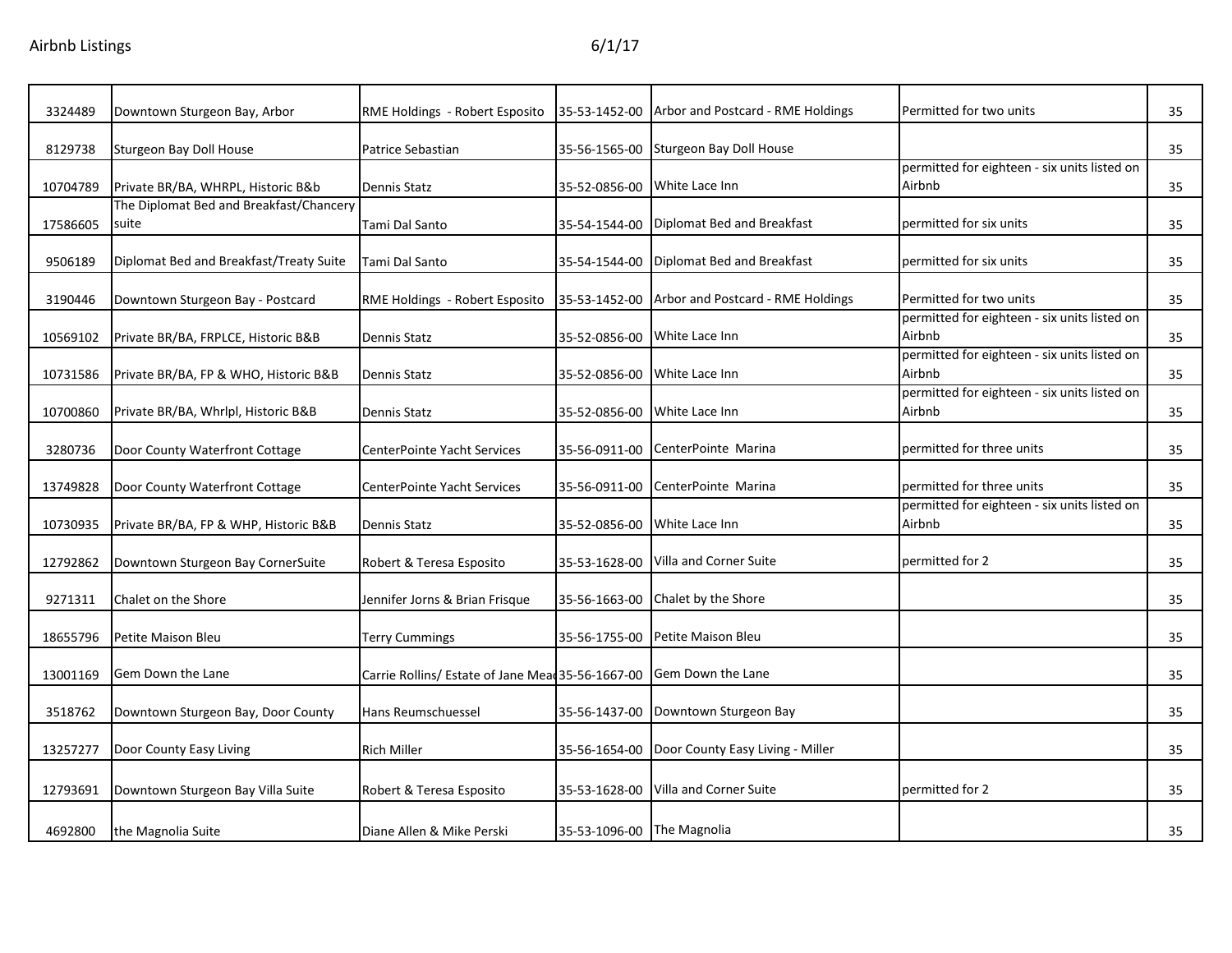| 14487990 | Close to Everything in Sturgeon Bay                   | Ann Kifer                                           | 35-56-1673-00 | Neenah Street Holdings                                                         |                  | 35 |
|----------|-------------------------------------------------------|-----------------------------------------------------|---------------|--------------------------------------------------------------------------------|------------------|----|
| 156786   | Waterfront Home Downtown Sturgeon<br>Bay, Door County | Lee Adams                                           | 35-56-1555-00 | Adams - Cozy Cottage on Memorial                                               |                  | 35 |
| 17346242 | The 930                                               | <b>Rob Vogel</b>                                    | 35-56-1730-00 | The 930                                                                        |                  | 35 |
| 18035205 | The Mary I                                            | The Yacht Harbor, LLC &<br>Sturgeon Bay Marinas.com | 35-59-1676-00 | Door County Houseboat Rentals, LLC                                             | permitted for 2  | 35 |
| 18913824 | Desiree the houseboat                                 | The Yacht Harbor, LLC &<br>Sturgeon Bay Marinas.com | 35-59-1676-00 | Door County Houseboat Rentals, LLC                                             | permitted for 2  | 35 |
| 5585456  | On the shore of Lake Michigan                         | Ann Emmerich                                        | 36-56-1487-00 | Emmerich - On the Shore of Lake Michigan Permit deactivated listing not active |                  | 36 |
| 18073736 | Claybanks   A Woodsy Retreat near Lake<br>Michigan    | David Goettelman                                    | 36-56-1731-00 | Clay Banks Woodsy Retreat                                                      |                  | 36 |
| 10283729 | <b>Historic Family Farm</b>                           | Tom Mickelson                                       | 36-56-1579-00 | <b>Historic Family Farm</b>                                                    |                  | 36 |
| 6253565  | Lake Lane Cottages in Door County                     | Rob Vogel                                           | 36-56-0869-00 | Lake Lane Cottages                                                             | permitted for 3  | 36 |
| 11700582 | Lake Lane Cottages Camper                             | Rob Vogel                                           | 36-56-0869-00 | Lake Lane Cottages                                                             | permitted for 3  | 36 |
| 11699220 | Lake Lane Cottage                                     | Rob Vogel                                           | 36-56-0869-00 | Lake Lane Cottages                                                             | permitted for 3  | 36 |
| 13664372 | Parkway Escape                                        | Dale & Carol Polzin                                 | 39-56-0922-13 | Parkway Escape                                                                 |                  | 39 |
| 1327057  | 3 Bedroom Cottage with a Water View                   | Mark and Jill Schwarzbauer                          | 39-56-1320-00 | La Bella Casa Di Mattoni                                                       |                  | 39 |
| 15057147 | Door County Shore Front 2 Bdrm Cabin on<br>1.2 Acres  | Pat O'Donnell                                       | 39-56-1398-00 | Cabin Sun Over Beach                                                           |                  | 39 |
| 17300921 | Family Friendly Cabin On The Bay!                     | Goffard                                             | 39-56-1709-00 | Cabin on the Bay - Goffard                                                     |                  | 39 |
| 14266444 | Door County Waterfront Cottage                        | Bur Wholesale Company - John Bu 42-56-1666-00       |               | <b>Waterfront Cottage - BUR</b>                                                |                  | 42 |
| 8898775  | Viking Village 2 Bedroom Flat                         | <b>Andrew Valentincic</b>                           | 46-50-1596-00 | <b>Viking Village</b>                                                          | permitted for 13 | 46 |
| 4799617  | Shoreline Log Cottage on Island                       | Kathleen Cascio                                     | 46-56-1510-00 | Danish Log Cabin                                                               |                  | 46 |
| 5580349  | <b>Quiet Vacation Home</b>                            | Debra L. Sheridan                                   |               | 46-56-1526-00 Island Legacy House                                              |                  | 46 |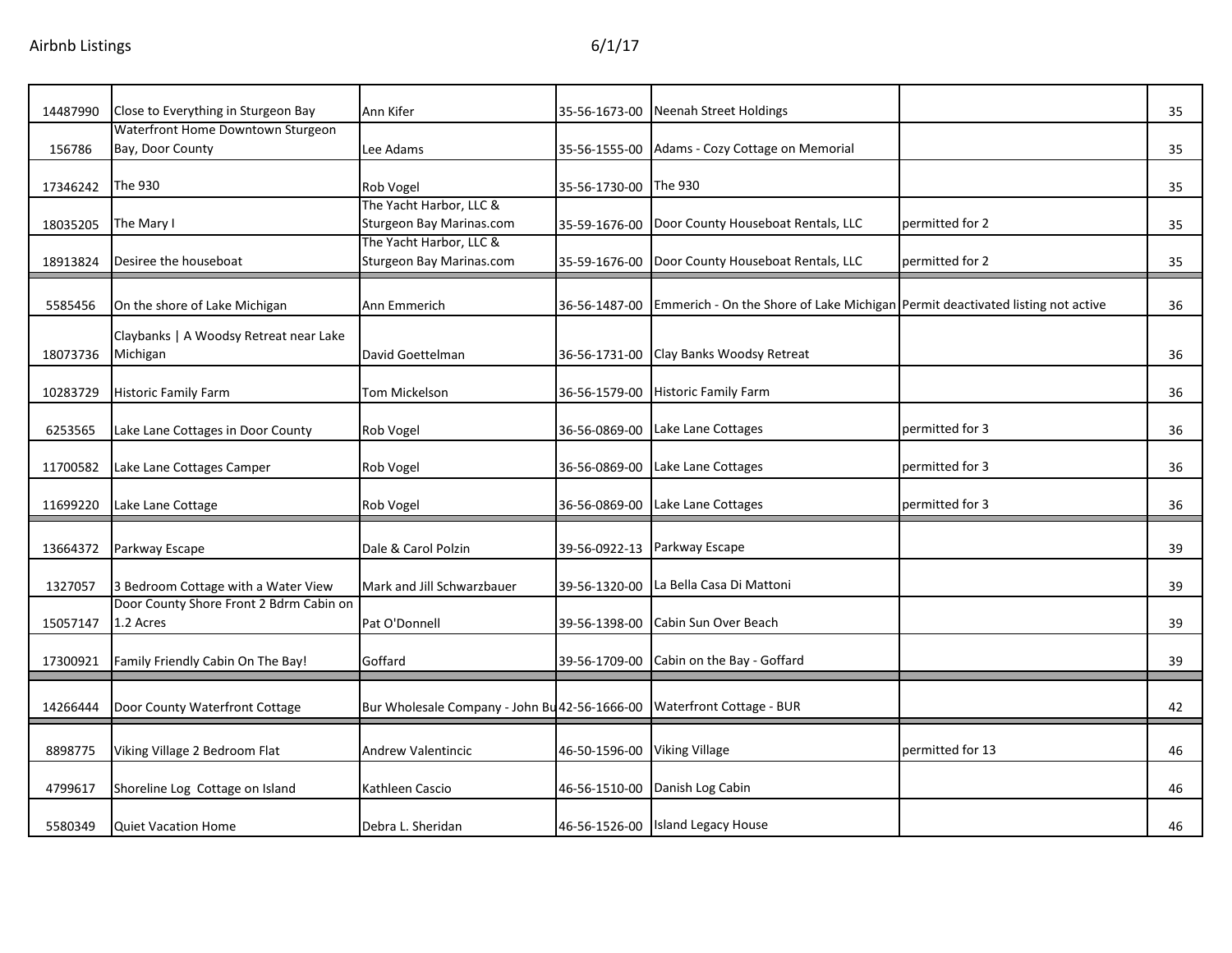| 714587   | Quiet Cabin with Deck in Woods                                             | Jim Beneda                                     | 46-56-1575-00                | Quiet Cabin in the Woods - Beneda |                  | 46 |
|----------|----------------------------------------------------------------------------|------------------------------------------------|------------------------------|-----------------------------------|------------------|----|
| 14825088 | Charming one bedroom flat at Viking<br>Village                             | <b>Andrew Valentincic</b>                      | 46-50-1596-00 Viking Village |                                   | permitted for 13 | 46 |
| 11389754 | Charming Near Town Motel Room                                              | <b>Andrew Valentincic</b>                      | 46-50-1596-00 Viking Village |                                   | permitted for 13 | 46 |
| 13156138 | Cute Affordable Cabin on Island                                            | Dawn Chier                                     | 46-55-0731-00                | Coffee Creek Cabin                | permitted for 2  | 46 |
| 13378765 | Coffee Creek Cabins "Biker Cabin" on<br>Wash. Island                       | Dawn Chier                                     | 46-55-0731-00                | Coffee Creek Cabin                | permitted for 2  | 46 |
| 14443055 | Bay Farm Lake Cottage                                                      | Kathleen Young                                 | 46-56-1650-00 Bay Farm LLC   |                                   |                  | 46 |
| 10907613 | Sunrise A Frame on the lake                                                | <b>Andrew Valentincic</b>                      | 46-50-1596-00                | <b>Viking Village</b>             | permitted for 13 | 46 |
| 15351847 | Cozy and charming studio with kitchen.                                     | <b>Andrew Valentincic</b>                      | 46-50-1596-00                | <b>Viking Village</b>             | permitted for 13 | 46 |
| 16723200 | Summer Place Large Cabin                                                   | Reinhold Schomann                              | 46-55-0643-00                | <b>Summer Place</b>               | Permitted for 2  | 46 |
| 16768580 | Summer Place Small Cabin                                                   | Reinhold Schomann                              | 46-55-0643-00                | <b>Summer Place</b>               | Permitted for 2  | 46 |
| 6541476  | Charming Waterfront Cottage                                                | Alex Trueblood                                 | 46-56-1411-00                | <b>Trueblood Cottage</b>          |                  | 46 |
| 10943813 | Camp Villa B&B                                                             | Not Door County Comes up in Door County Search |                              |                                   | Outside DC       |    |
| 443694   | Lundgren Tree Farm                                                         | Not Door County Comes up in Door County Search |                              |                                   | Outside DC       |    |
| 11010408 | <b>Sand Beach Cabin</b>                                                    | Not Door County Comes up in Door County Search |                              |                                   | Outside DC       |    |
| 8900070  | <b>Flom Retreat</b>                                                        | Not Door County Comes up in Door County Search |                              |                                   | Outside DC       |    |
| 14648642 | <b>Upper Peninsula MI Retreat</b>                                          | Not Door County Comes up in Door County Search |                              |                                   | Outside DC       |    |
| 18506853 | <b>Downtown Menominee House</b>                                            | Not Door County Comes up in Door County Search |                              |                                   | Outside DC       |    |
| 18119186 | 2 paddleboats & 1 rowboat for you to use<br>during your stay! Huffman Lake | Not Door County Comes up in Door County Search |                              |                                   | Outside DC       |    |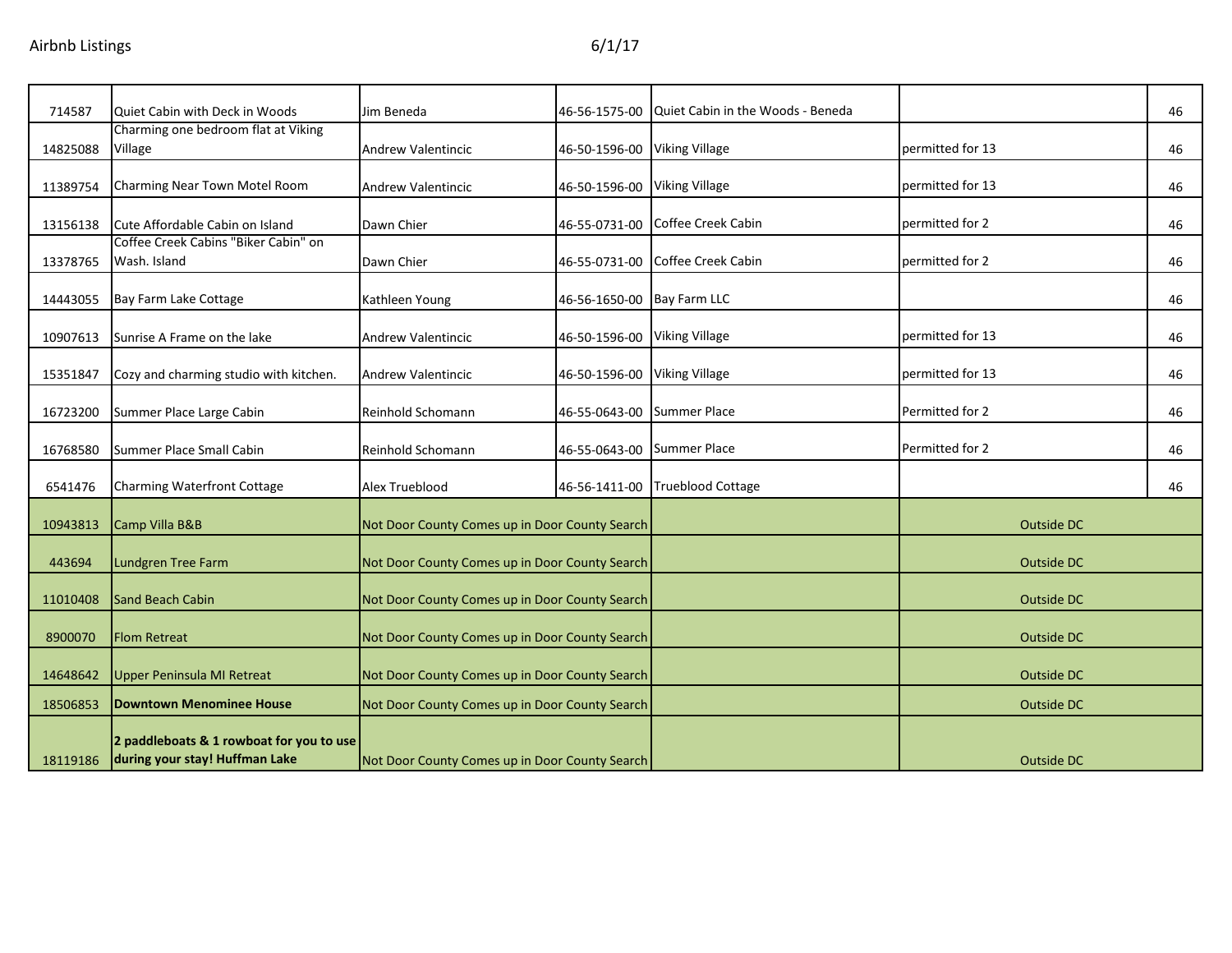| <b>MUNI</b>    |                           | # of Airbnb Properties |                 |
|----------------|---------------------------|------------------------|-----------------|
| $\overline{2}$ | <b>Baileys Harbor</b>     | 9                      |                 |
| 6              | Clay Banks                | $\overline{2}$         |                 |
| 8              | Town of Egg Harbor        | 23                     |                 |
| 9              | Village of Egg Harbor     | 18                     |                 |
| 11             | Ephraim                   | 5                      |                 |
| 12             | Gibraltar                 | 11                     |                 |
| 14             | Town of Forestville       | $\mathbf 0$            |                 |
| 15             | Town of Jacksonport       | $\overline{4}$         |                 |
| 27             | Nasewaupee                | 6                      |                 |
| 32             | Liberty Grove             | 24                     |                 |
| 33             | Sevastopol                | $\overline{7}$         |                 |
| 34             | Sister Bay                | 5                      |                 |
| 35             | City of Sturgeon Bay      | 31                     |                 |
| 36             | Town of Sturgeon Bay      | 6                      |                 |
| 39             | Gardner                   | 4                      |                 |
| 42             | Union                     | 1                      |                 |
| 46             | Washinton Island          | 14                     | 170 TOTAL IN DC |
|                | <b>NOT IN DOOR COUNTY</b> | 3                      |                 |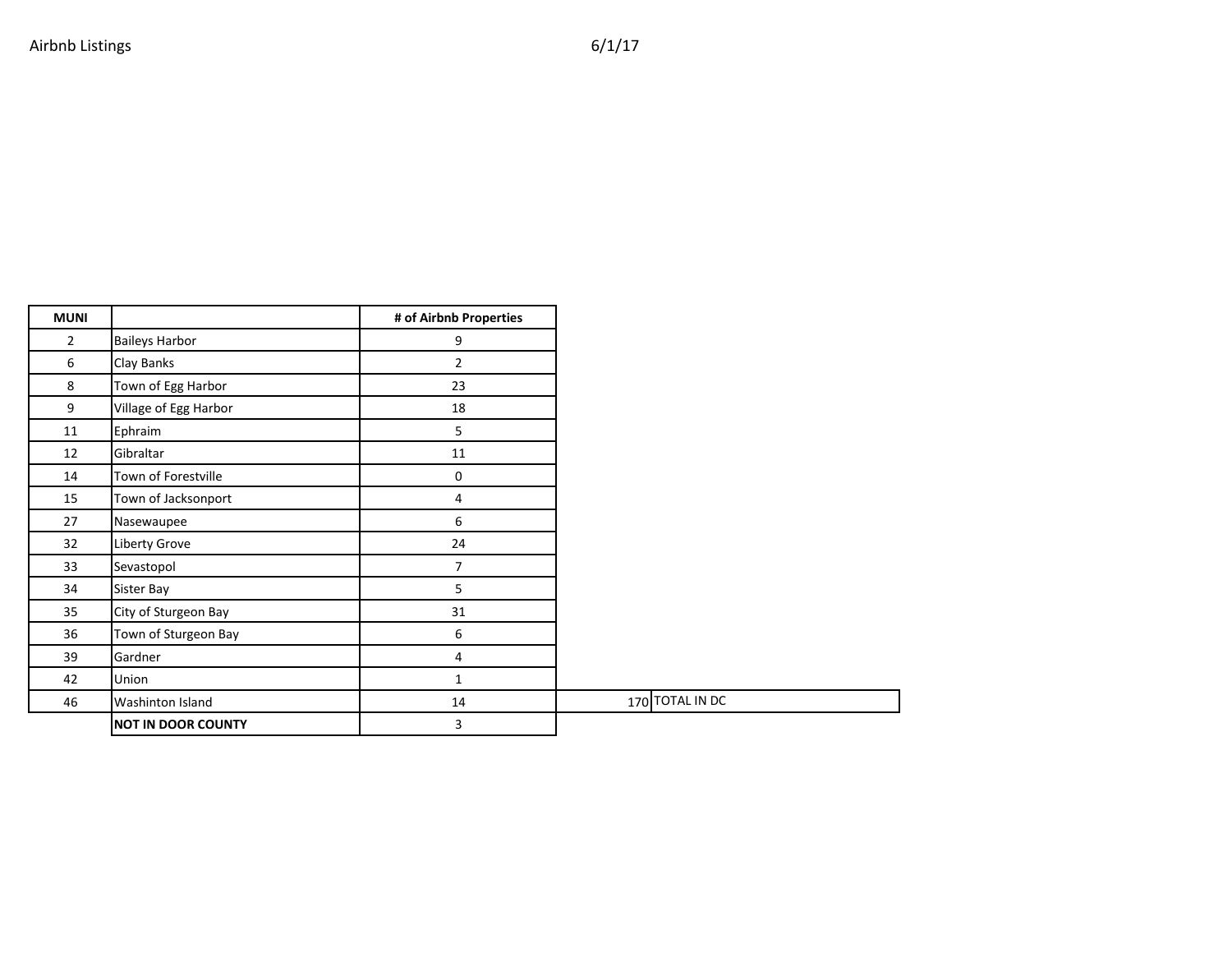|          |                                   |                                 | Not active    |                               |                                    |    |
|----------|-----------------------------------|---------------------------------|---------------|-------------------------------|------------------------------------|----|
| 5974438  | Charisma 34ft Sailboat            | Helen & Robin Urban             | 35-59-1501-00 | Charisma Sailboat             |                                    | 35 |
| 12588724 | Country Chalet of Fish Creek      | Dennis & Marla Sunstron         | 12-55-0830-00 | Country Chalet                |                                    | 12 |
| 7530840  | Inn at Cedar Crossing             | Stephen Hellmann                | 35-54-0827-00 | Inn at Cedar Crossing         |                                    | 35 |
| 16690036 | Harbor Light Inn                  | Harbor Oasis LLC, Sheenah Arenz | 32-52-1527-00 | Harbor Light Inn              |                                    | 32 |
| 12173811 | The Chalet on Garret Bay          | Mary Ann Rademacher             | 32-56-1606-00 | Chalet, The                   |                                    | 32 |
| 8282578  | The Cottage on Cottage Rd         | Mark and Kari Speltz            | 32-56-1560-00 | The Cottage on Cottage Road   |                                    | 32 |
| 230311   | Awesome Log Home Door Co, WI      | Cheryl M Robertson              | 27-56-1211-00 | Maple Haven Bed and Breakfast |                                    | 27 |
| 4861518  | <b>Beautiful Beach House</b>      | Mary & Ray Spangler             | 02-52-0393-00 | Cedar Beach Inn               |                                    | 2  |
| 6006127  | Highview Lodge, 40 Private Acres  | Matthew T Reese                 | 46-56-1279-00 | <b>Highview Lodge</b>         |                                    | 46 |
| 11165648 | Luxury Rooms in heart of Ephraim  | Diane Taillon                   | 11-52-1583-00 | Hillside Inn Ephraim          | permitted for 7                    | 11 |
| 11819966 | Door County Log Cabin in Ephraim  | Diane Taillon                   | 11-56-0963-00 | Log Cabin Place               | permitted for 3                    | 11 |
| 11819036 | Door County Log Cabin in Ephraim! | Diane Taillon                   | 11-56-0963-00 | Log Cabin Place               | permitted for 3                    | 11 |
| 6738821  | <b>Country Home</b>               | John Heikkila                   | 14-56-1539-00 | Heikkila - Country House      |                                    | 14 |
| 5394977  | Three Sisters Farm Meadow House   | Tim and Kathleen Kay            | 32-56-1523-00 | Summer Sleeping House - Kay   | permitted for three units          | 32 |
| 12009002 | Motor Sailor for Rent             | <b>Brian Coffou</b>             | n/a           | m/a                           | signed certification of non-rental | 35 |